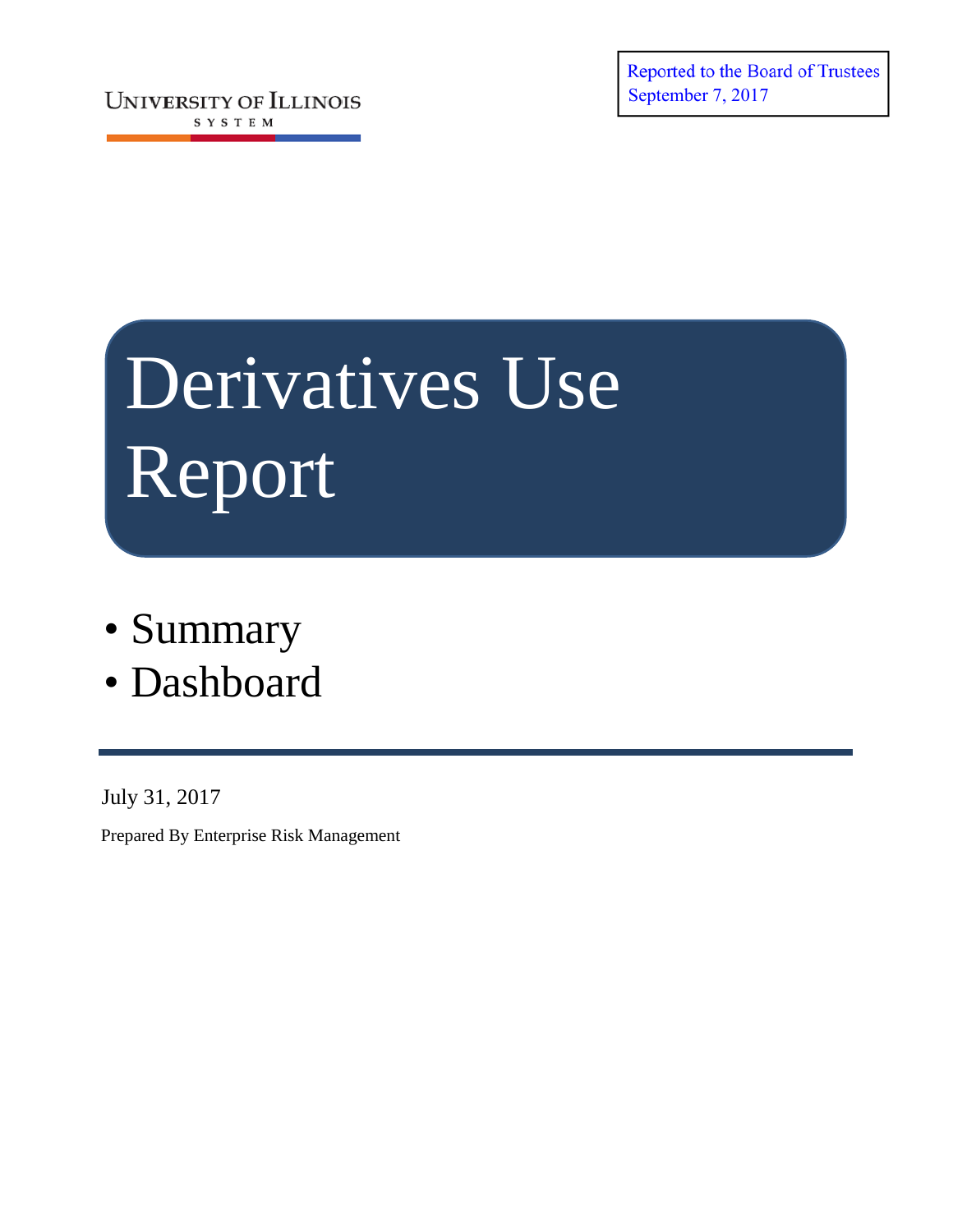# **Hedging Summary July 31, 2017**

#### **Introduction**

As determined by the University of Illinois System (the System) Derivatives Use Policy (The Policy) which was approved by the Board of Trustees in July 2010 and updated November 2014, the System's exposure to an individual counterparty is measured by the Net Termination Exposure (NTE). The Prairieland Energy, Inc. (PEI) Board of Directors approved a PEI-specific derivatives use policy at their October 20, 2014 meeting (The PEI Policy). The PEI Policy is similar to the System policy, but also provides requirements for physical delivery transactions (which apply to the PEI forward purchase contracts). This report provides information on the System's financial position and potential obligations should there be an early termination of any or all of its existing financial and physical derivative transactions, including positions held by PEI. This is a snapshot of counterparty exposure, only as it relates to derivatives.

#### **Counterparty Financial Health**

The Policy requires regular due diligence reviews of the financial strength of System/PEI counterparties. It is the responsibility of the departments that originate each hedging transaction to review the related counterparties regularly in compliance with §12 of the Policy.

Bond credit ratings are used as a proxy for counterparty financial strength. The Policy requires an A-/A3 rating to qualify as a counterparty. The financial institutions JPMorgan Chase Bank, Morgan Stanley, and Deutsche Bank (credit support provider for Loop Financial Products) all meet this requirement. Morgan Stanley and Deutsche Bank's split ratings of BBB+/A3 and A-/Baa2 respectively only meet the qualification with one rating agency. The Capital Financing office should continue to monitor the financial condition and outlook of their counterparties.

The PEI Policy requires an A-/A3 rating to qualify for OTC financial transactions and a BBB-/Baa3 or BB+/Ba1 with LOC for physical delivery transactions. The energy companies all meet the PEI Policy qualifying credit rating for physical delivery transactions. TransAlta however has a split rating of BBB-/Ba1. Rail Splitter is not rated and therefore provided a \$2.5 million LOC from HSBC Bank which is rated AA-/Aa2 (previous LOC with Comerica Bank ended). EDF is not rated by S&P but is rated Baa2 by Moody's. FC Stone is not rated, but the futures transaction is an exchange traded derivative with InterContinental Exchange (ICE), therefore, per the PEI Policy, the use of a nationally recognized exchange is sufficient to demonstrate the counterparty's qualifications. ICE is rated A/A2. PEI should continue to monitor the financial condition and outlook of their counterparties.

# **System Total NTE**

The combined current notional value of these derivative agreements is \$91.70 million. Should there be immediate termination of all agreements, the combined NTE for all outstanding agreements is a negative \$8.30 million, unfavorable to the System. The overall immediate risk of termination is low since the counterparties have no ability to terminate these transactions unilaterally unless certain triggers are met (see Financial Hedging NTE - Interest Rate Swaps).

#### **Financial Hedging NTE (Interest Rate Swaps)**

The aggregate mark-to-market value or total NTE of all interest rate swaps is a negative \$5.58 million, which would be a liability of the System to each of the swap counterparties if the swaps were terminated. The immediate risk of all swaps terminating is low since the counterparties cannot unilaterally terminate these contracts unless certain triggers are met, including: (i) a University of Illinois System default, or (ii) the long-term rating on the System's bonds is withdrawn, suspended or reduced below BBB+/Baa1 on the UIC SC 2008 and reduced below BBB/Baa2 on the HSFS 2008 bonds.

On July 24, 2017 Standard & Poor's affirmed the University System's AFS, COPs, and South Campus bond ratings as A-. S&P also downgraded the University System's HSFS bond rating to A- from A. They removed the University System from its credit watch and set the outlook as stable for all ratings.

On July 12th, S&P affirmed the state's general obligation rating of BBB-, removed the state from credit watch, and changed the outlook on state GO Bonds to stable from negative. Moody's placed the state under review for possible downgrade on July 5th after failing to pass a budget, however, after the budget was passed, Moody's released a report on July 20th confirming the state GO Bond rating at Baa3 with negative outlook.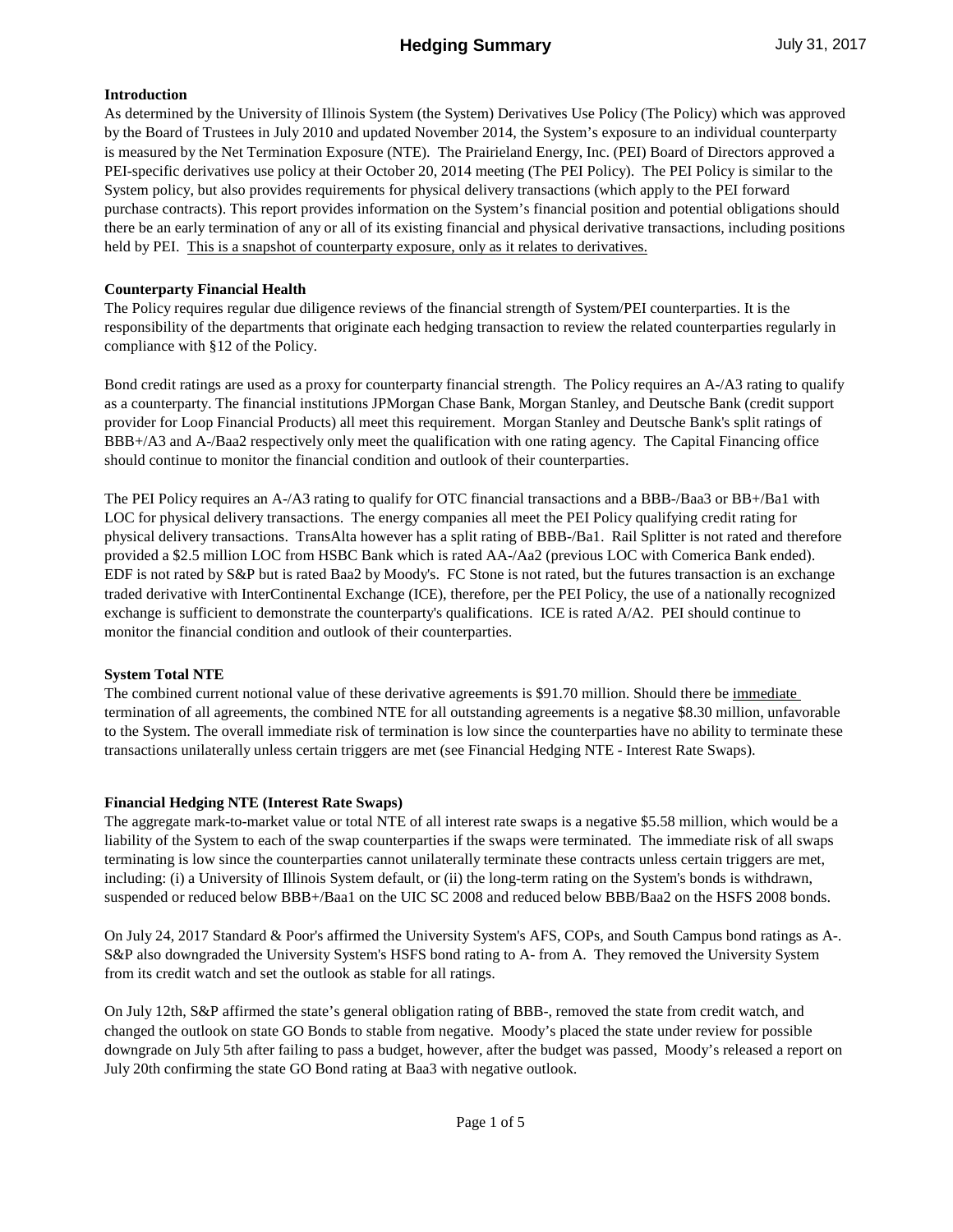# **Hedging Summary** July 31, 2017

|  |  |  |  | All University of Illinois System bond ratings and the State of Illinois are listed below. |  |
|--|--|--|--|--------------------------------------------------------------------------------------------|--|
|  |  |  |  |                                                                                            |  |

| <b>System</b>           | Moody's | <b>Outlook</b> | S&P  | Outlook |
|-------------------------|---------|----------------|------|---------|
| <b>AFS</b>              | A1      | Negative       | $A-$ | Stable  |
| COPs                    | A1      | Negative       | $A-$ | Stable  |
| <b>UIC South Campus</b> | A2      | Negative       | A-   | Stable  |
| <b>HSFS</b>             | Baa1    | Negative       | A-   | Stable  |
| State of IL GO          | Baa3    | Negative       | BBB- | Stable  |

#### **Financial Hedging NTE (Futures - Energy Commodity Transactions, Financially Settled)**

The total NTE of all PEI futures contracts is a negative \$0.17 million, unfavorable to PEI/the System. If all of the agreements were terminated PEI would have an obligation to FC Stone.

#### **Physical Hedging NTE (Forward Purchases - Energy Commodity Transactions, Physical Delivery)**

The total NTE of all physical energy hedges is a negative \$2.55 million, unfavorable to PEI/the System. If all of the agreements were terminated PEI would have an obligation to BP, EDF Energy, Exelon, TransAlta, Shell, and Railsplitter of \$0.27 million, \$0.07 million, \$0.06 million, \$0.01 million, \$0.20 million, and \$1.94 million respectively.

#### **Counterparty Concentration**

Current notional/contract values with all counterparties are below The Policy limit.

# **Material Events<sup>1</sup>**

On July 24, 2017 Standard & Poor's affirmed the University System's AFS, COPs, and South Campus bond ratings as A-. S&P also downgraded the University System's HSFS bond rating to A- from A. They removed the University System from its credit watch and set the outlook as stable for all ratings.

Purchased natural gas forward contracts from BP totaling \$431,900 for FY18 and natural gas futures contracts from FC Stone totaling \$434,400 for FY19-20.

# **Summary of Collateral Posted by the System (Thresholds)**

With respect to the System, the threshold requirement in all of the interest rate swap agreements is infinite, which means the University of Illinois System is never required to post collateral. Threshold requirements are not addressed in the energy forward purchases contracts, except for Shell and TransAlta which are \$10 million each, the same as the System guarantee. Margin exposure with INTL FC Stone Financial is \$103,925.

The System does provide guaranty agreements to PEI's energy commodity vendors including \$10 million each with Shell, TransAlta, and BP Canada Energy Marketing Corp., \$5 million with Exelon, \$2.5 million to Rail Splitter, and \$3 million to EDF. Although PEI's position with Sequent and NRG both ended 6/30/16, the University still provides a guarantee of \$12.5 million and \$1.25 million respectively. PEI is in the process of notifying Sequent to cancel the guaranty. The University System guarantee to NRG was left open so the vendor can be included in PEI's electric RFP's.

The System also provided a \$2 million guarantee to PJM Interconnection for physical procurement at UIC and a \$1 million guarantee to MISO for physical procurement at UIUC but both are unrelated to physical or financial hedging.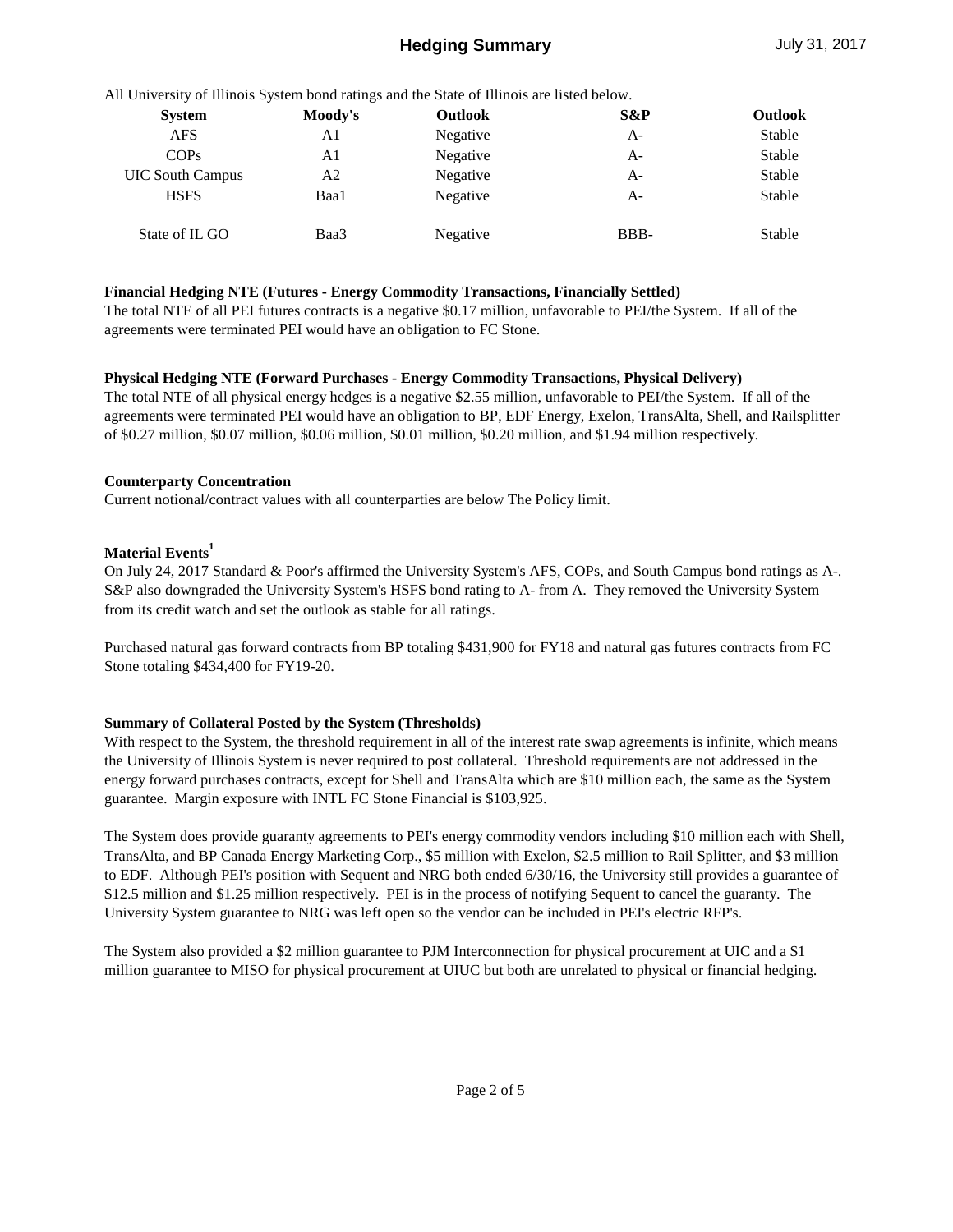# **Summary of Collateral Held by the System (Thresholds)**

The collateral requirements for counterparties on the interest rate swaps are more risk tolerant than The Policy (see table below). All of the swap agreements were approved by the Board of Trustees and executed prior to The Policy, so this is noted as a predated-exception on the Dashboard report.

The contracts with Exelon, BP, Rail Splitter, and EDF do not address collateral thresholds with bond rating triggers. Exelon, BP, and EDF provide recourse through Credit or Adequate Assurances provisions if reasonable grounds exist regarding unsatisfactory creditworthiness or performance. It is incumbent upon PEI to request Performance Assurance if a rating change triggers the Policy collateral requirements. This provision allows PEI to be proactive, and not necessarily wait for a downgrade event before requesting Performance Assurance. Rail Splitter has provided a \$2.5 million LOC from HSBC Bank. The Shell and TransAlta contracts provide bond rating triggered collateral thresholds in line with The PEI Policy, however, not to exceed the parental company guarantee.

|                                                              | <b>The PEI Policy</b><br><b>The Policy</b>                           |                                                              | <b>Interest Rate Swaps</b> |                                                        |                                                  |  |
|--------------------------------------------------------------|----------------------------------------------------------------------|--------------------------------------------------------------|----------------------------|--------------------------------------------------------|--------------------------------------------------|--|
| <b>Counterparty Credit</b><br><b>Rating</b><br>S&P / Moody's | <b>Maximum NTE -</b><br><b>Net of Collateral</b><br><b>FINANCIAL</b> | Maximum NTE -<br><b>Net of Collateral</b><br><b>PHYSICAL</b> |                            | Counterparty Credit<br><b>Rating</b><br>$S\&P/Moody's$ | <b>Maximum NTE -</b><br><b>Net of Collateral</b> |  |
| AAA / Aaa Category                                           | \$35 million                                                         | \$35 million                                                 |                            |                                                        |                                                  |  |
| AA / Aa Category                                             | \$30 million                                                         | \$30 million                                                 |                            | $A / A2$ and above                                     | Infinite                                         |  |
| $A / A$ Category                                             | \$20 million                                                         | \$20 million                                                 |                            | $A - / A3$                                             | \$10 million                                     |  |
| BBB+/Baa1 or Below                                           | \$0 million                                                          | NA                                                           |                            | BBB+/Baa1 or Below                                     | \$0 million                                      |  |
| ///////////////////////                                      | ///////////////////////                                              | ///////////////////////                                      |                            |                                                        |                                                  |  |
| <b>BBB/Baa Category</b>                                      |                                                                      | \$10 million                                                 |                            |                                                        |                                                  |  |
| $BB+/Ba1$ or Below                                           |                                                                      | \$0 million                                                  |                            |                                                        |                                                  |  |

#### **Collateral Requirements of Counterparties / Thresholds**

Items reflected in the Material Events section relate to the Policy requirements and may not conform to material events for financial reporting.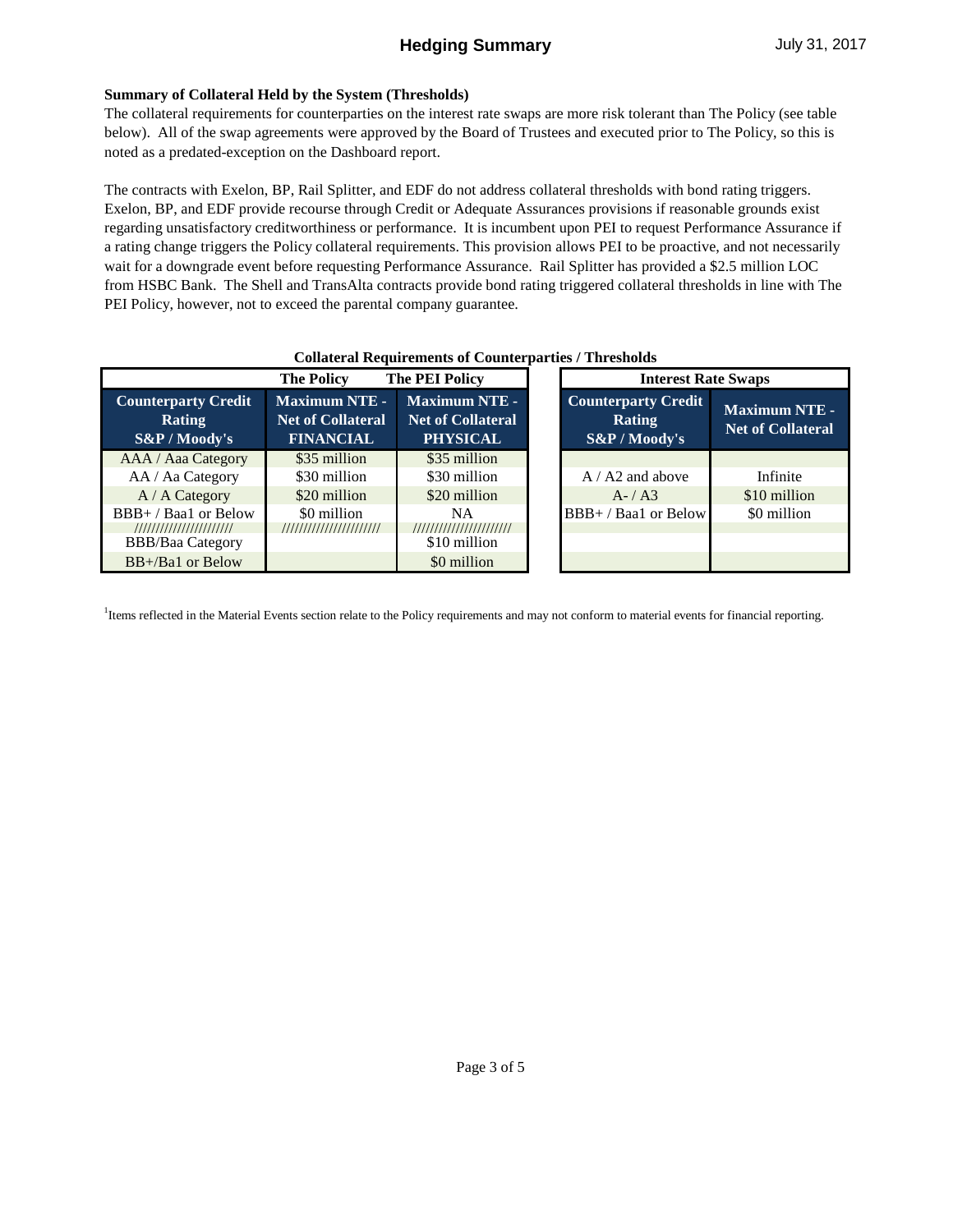**Hedging Position Dashboard** July 31, 2017